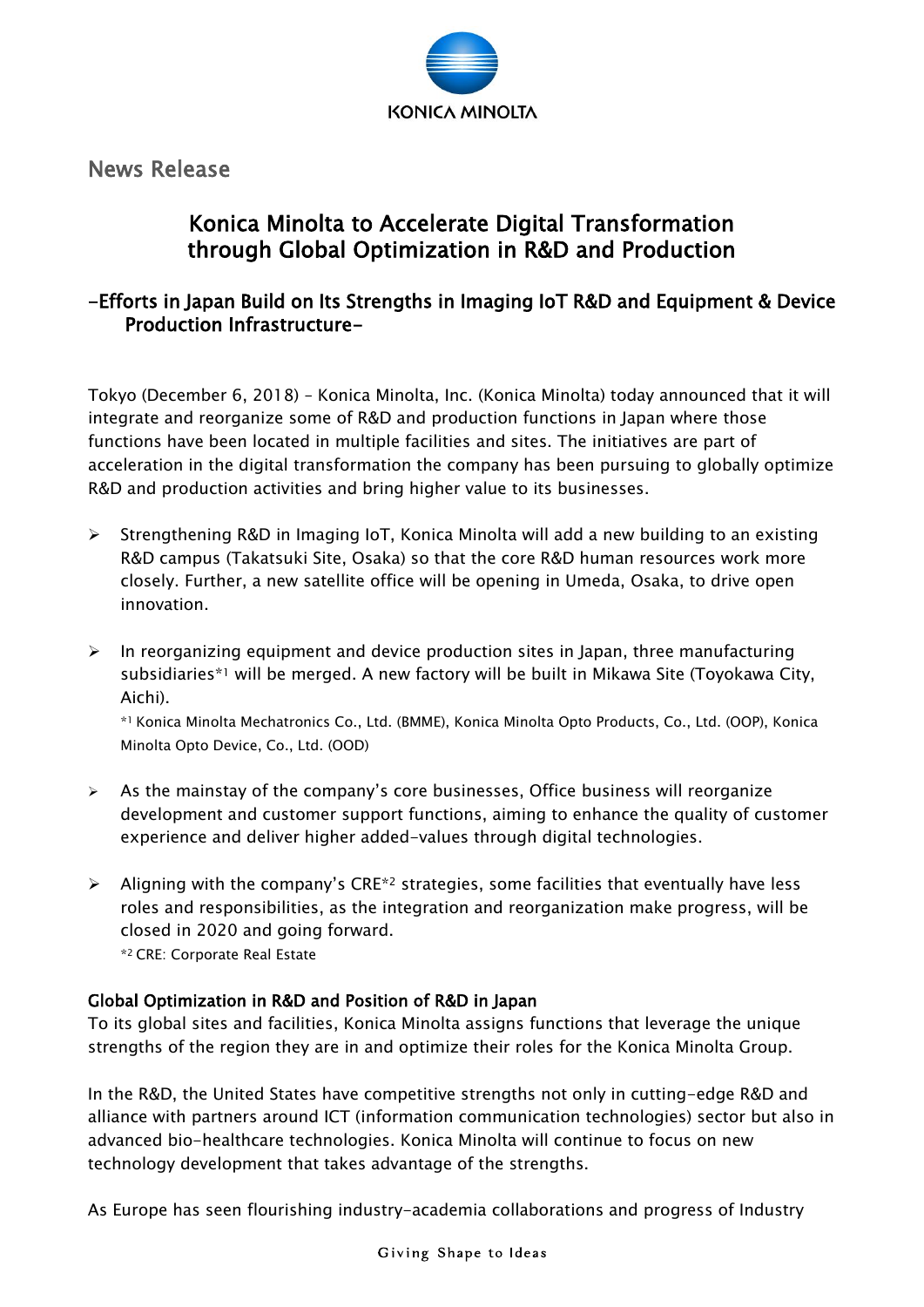4.0, the company will expand application software development for innovative customer value proposition.

In Japan, Konica Minolta's strengths are in the power to develop platforms, both in hardware and software, with the core R&D capabilities in Tokyo Site Hachioji. Further, in Osaka and surrounding western areas, the company has facilities and human assets to develop Imaging IoT\*<sup>3</sup> that takes advantage of its skills and assets in imaging AI and high-speed processing technologies. With Imaging IoT at the core of growth driver for IoT and data businesses it has been fostering, Konica Minolta will significantly enhance its development power by opening a new R&D building in Takatsuki Site in 2020 as the full-fledged Imaging IoT R&D center. In addition, the company will be opening a satellite office in Umeda area, the center of Osaka, to drive open innovation.

\*<sup>3</sup> Imaging IoT: technologies that analyze image data and information from various sensors by utilizing AI, including deep learning, to assist decision-making and judgement in a variety of workplaces

#### Global Optimization in Production and Position of Production in Japan

Mainly for the Business Technologies and Optical Component businesses, Konica Minolta's primary factories are located in China. As challenges such as rising labor costs started to emerge, production outside China has increased. In May 2015, Konica Minolta launched fullscale operation at the new Malaysian factory which spearheads the company's digital manufacturing as cutting-edge product assembly factory to lead the Group and further expands its functions, in addition to the transfer of production from China. Furthermore, some consumables are being manufactured in factories in the U.S. and Europe to drive local production for local consumption for shorter lead time, inventory reduction and currency hedging.

In Japan, factories have been implementing the company's digital manufacturing concept and rolling out technologies to other Group facilities while actively performing their roles in prototyping and small-quantity production of parts, units and products that require highlevel techniques. The leading-edge and highly precise production technologies are instrumental in enabling such difficult manufacturing in the factories in Japan.

Aiming to perform even richer roles, three equipment and device manufacturing subsidiaries in Japan (BMME, OOP and OOD) will be merged on April 1, 2019. In an effort to achieve "manufacturing independent of people, place, country and variation," Konica Minolta plans to create a new "manufacturing workplace in the IoT era," by opening a new factory in Mikawa Site around October 2020. BMME's Odabuchi headquarters (Toyokawa City, Aichi) and Ueda factory (Toyohashi City, Aichi) will transfer their functions to the new factory. The mission of the new factory is to realize highly efficient manufacturing of assembled equipment in small quantity while eliminating losses in the production lines and in-house logistics. Furthermore, Konica Minolta will be considering renovation in OOP's Fuefuki Factory (Fuefuki City, Yamanashi) for transferring functions of BMME's Tsuru Facility (Tsuru City, Yamanashi).

#### Reorganization in Development and Customer Support Functions in Office Business, Mainstay of Core Businesses

As the mainstay of the company's core businesses, the Office business will reorganize its development and customer support functions, aiming for creating and innovating factors, with speed and urgency, that can further enhance customer experience and increasing added